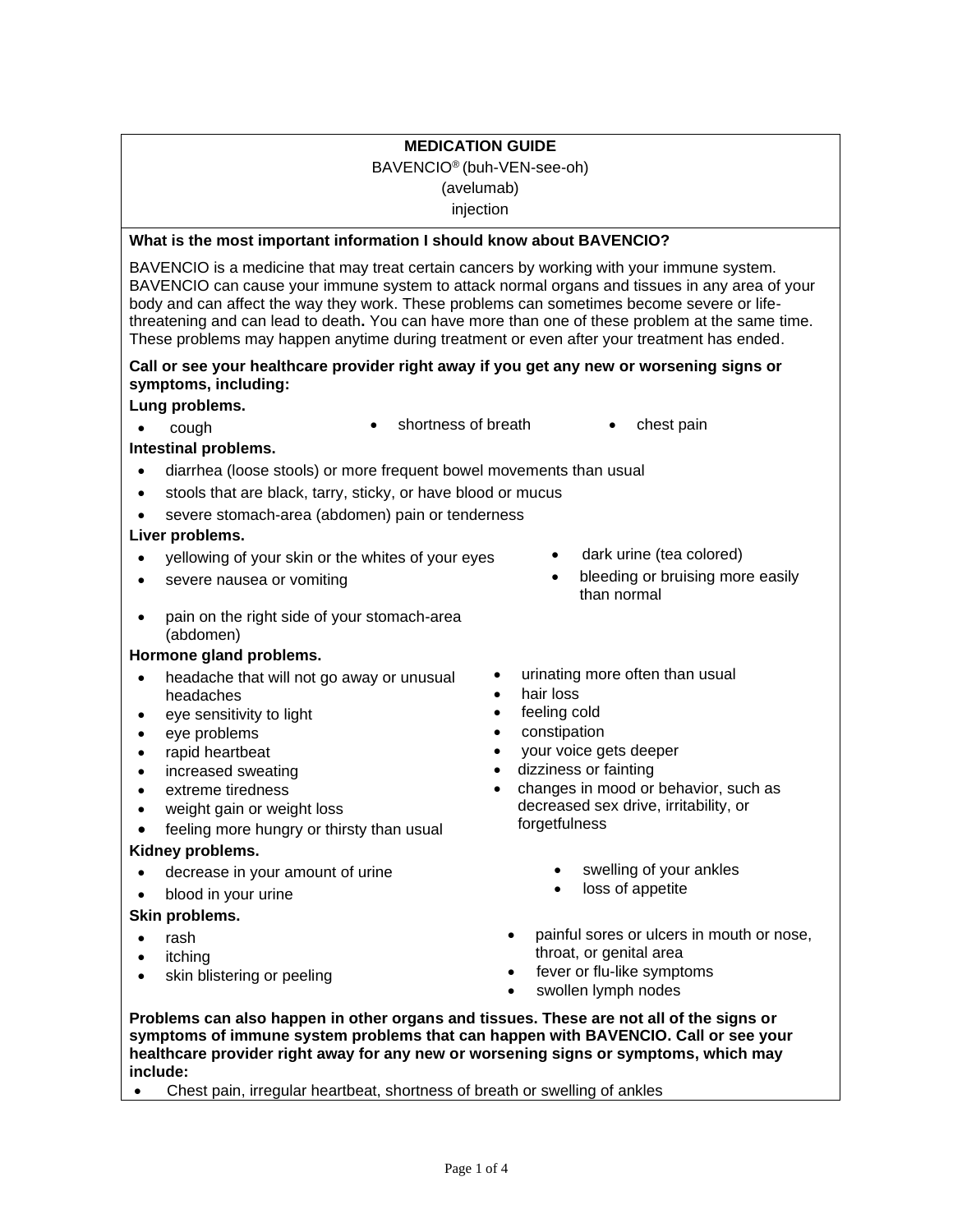- Confusion, sleepiness, memory problems, changes in mood or behavior, stiff neck, balance problems, tingling or numbness of the arms or legs
- Double vision, blurry vision, sensitivity to light, eye pain, changes in eye sight
- Persistent or severe muscle pain or weakness, muscle cramps
- Low red blood cells, bruising.

**Infusion-related reactions can sometimes be severe or life-threatening.** Signs and symptoms of infusion-related reactions may include:

- chills or shaking
- hives
- flushing
- shortness of breath or wheezing
- dizziness
- feel like passing out
- fever
- back pain
- stomach area (abdomen) pain

**Complications, including graft-versus-host-disease (GVHD), in people who have received a bone marrow (stem cell) transplant that uses donor stem cells (allogeneic).** These complications can be serious and can lead to death. These complications may happen if you underwent transplantation either before or after being treated with BAVENCIO. Your healthcare provider will monitor you for these complications.

**Heart problems.** When BAVENCIO is used with the medicine axitinib, severe heart problems can happen and can lead to death. Signs and symptoms of heart problems may include:

- swelling of your stomach area (abdomen), legs, hands, feet, or ankles • shortness of breath
- weight gain
- pain or discomfort in your arms, back, neck, or jaw
- nausea or vomiting
- new or worsening chest discomfort, including pain or pressure
- breaking out in a cold sweat
- feeling lightheaded or dizzy

**Getting medical treatment right away may help keep these problems from becoming more serious.** Your healthcare provider will check you for these problems during your treatment with BAVENCIO. Your healthcare provider may treat you with corticosteroid or hormone replacement medicines. Your healthcare provider may also need to delay or completely stop treatment with BAVENCIO if you have severe side effects.

#### **What is BAVENCIO?**

BAVENCIO is a prescription medicine used to treat:

- a type of skin cancer called Merkel cell carcinoma (MCC) in adults and children 12 years of age and older. BAVENCIO may be used when your skin cancer has spread.
- a type of cancer in the bladder or urinary tract called urothelial carcinoma (UC) when it has spread or cannot be removed by surgery (advanced UC). BAVENCIO may be used:
	- o as maintenance treatment when your cancer has responded or stabilized after you have received platinum-containing chemotherapy as your first treatment.
	- $\circ$  when you have received platinum-containing chemotherapy, and it did not work or is no longer working.
- a type of kidney cancer called renal cell carcinoma (RCC). BAVENCIO may be used with the medicine axitinib as your first treatment when your kidney cancer has spread or cannot be removed by surgery (advanced RCC).

It is not known if BAVENCIO is safe and effective in children under the age of 12.

**Before you receive BAVENCIO, tell your healthcare provider about all of your medical conditions, including if you:**

have immune system problems such as Crohn's disease, ulcerative colitis, or lupus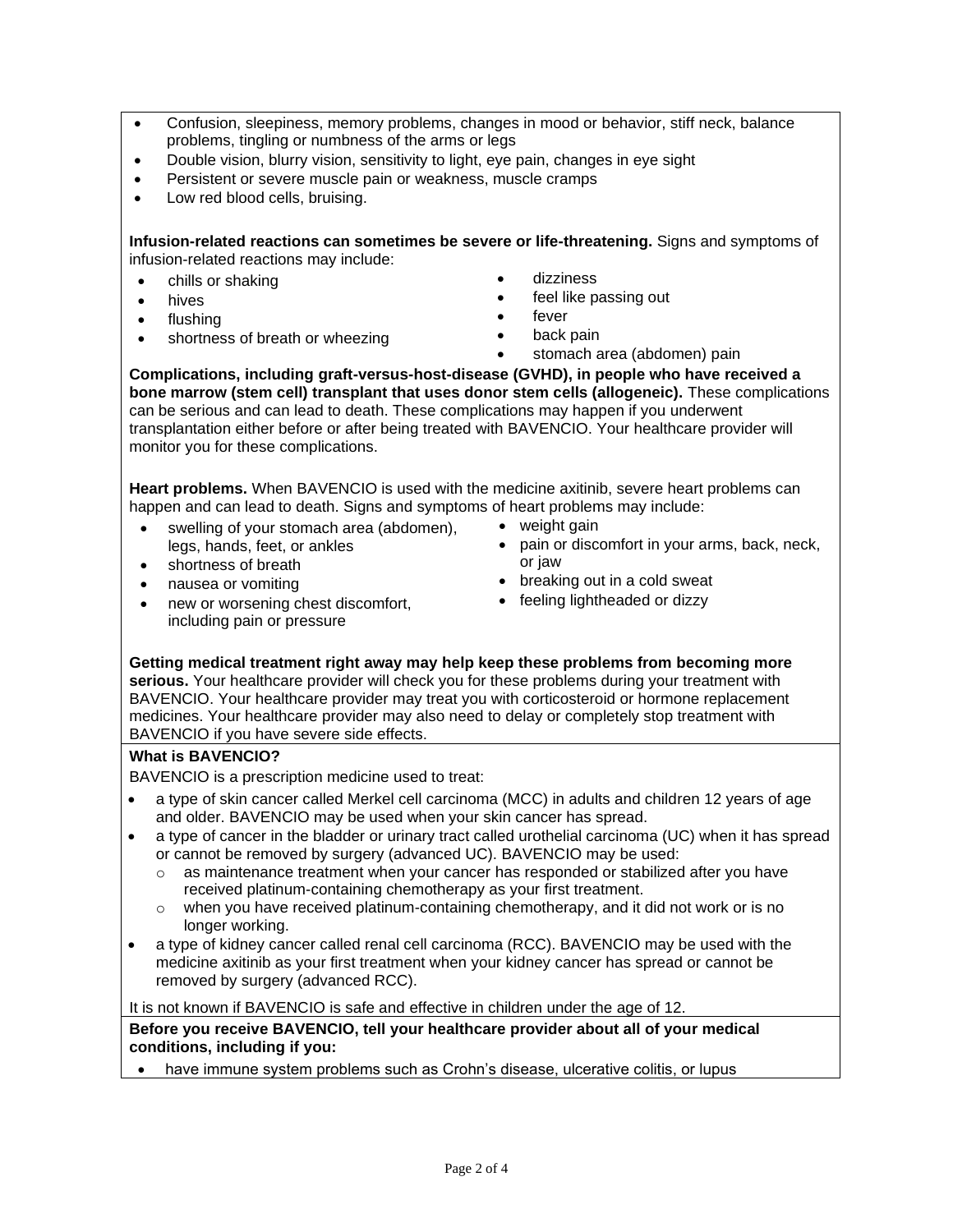- have received an organ transplant
- have received or plan to receive a stem cell transplant that uses donor stem cells (allogeneic)
- have a condition that affects your nervous system, such as myasthenia gravis or Guillain-Barré syndrome
- have heart problems or high blood pressure
- have a high cholesterol level in your blood
- are pregnant or plan to become pregnant. BAVENCIO can harm your unborn baby. **Females who are able to become pregnant:**
	- o You should use an effective method of birth control during your treatment and for at least 1 month after the last dose of BAVENCIO. Talk to your healthcare provider about birth control methods that you can use during this time.
- are breastfeeding or plan to breastfeed. It is not known if BAVENCIO passes into your breast milk. Do not breastfeed during treatment and for at least 1 month after the final dose of BAVENCIO.

**Tell your healthcare provider about all the medicines you take,** including prescription and overthe-counter medicines, vitamins, and herbal supplements.

#### **How will I receive BAVENCIO?**

- Your healthcare provider will give you BAVENCIO into your vein through an intravenous (IV) line over 60 minutes.
- BAVENCIO is usually given every 2 weeks.
- Your healthcare provider will give you medicines before the first 4 infusions and then as needed to help reduce infusion reactions.
- Your healthcare provider will decide how many treatments you need.
- Your healthcare provider will do blood tests to check you for certain side effects.
- If you miss an appointment, call your healthcare provider as soon as possible to reschedule your appointment.

#### **What are the possible side effects of BAVENCIO?**

**BAVENCIO can cause serious side effects, including:**

- **See "What is the most important information I should know about BAVENCIO?"**
- **The most common side effects of BAVENCIO in people with MCC include:**
- feeling tired
	- muscle and bone pain
- diarrhea
- nausea
- rash
- decreased appetite

and back pain

• swelling in your hands, feet, or ankles

• infusion-related reactions including chills, fever,

**The most common side effects of BAVENCIO as maintenance treatment in people with UC whose cancer responded or stabilized after platinum-containing chemotherapy as first treatment include:**

- feeling tired **•** urinary tract infection
	- muscle and bone pain **•** rash

**The most common side effects of BAVENCIO in people with UC after platinum-containing chemotherapy that did not work, or is no longer working, include:**

- feeling tired
- infusion-related reactions including chills, fever, back pain, redness, and shortness of breath
- muscle and bone pain
- nausea
- decreased appetite
- urinary tract infection

| The most common side effects of BAVENCIO when given with axitinib in people with RCC |  |
|--------------------------------------------------------------------------------------|--|
| include:                                                                             |  |

- diarrhea • hoarseness
- feeling tired • decreased appetite